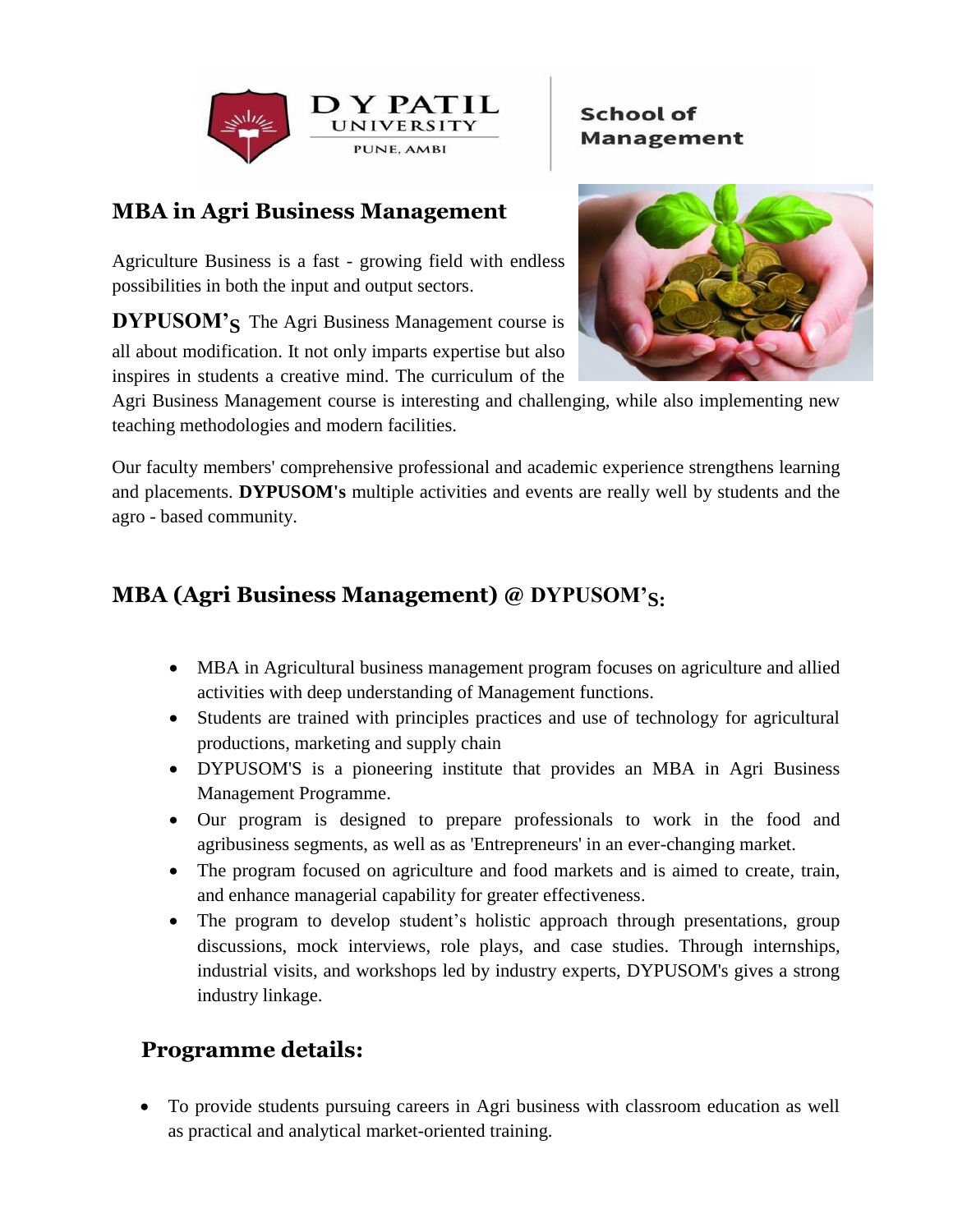- To design Agri business professionals for Agri & food companies, rural areas, and related industries.
- To promote entrepreneurial spirit and the development of qualified human resources for agro food business and rural development.
- To meet the needs of national and international corporations and cooperative agribusiness.
- The two-year Full-Time MBA in Agri & Food Business Management from D Y Patil University's School of Management Ambi, Pune, provides an ideal academic environment, practical interaction with relevant stakeholders, and adequate field experience to develop students into enterprising Agro - food Business Managers to meet the growing demand from the related sectors.
- Eligibility Criteria: Graduate in any discipline from recognized university with not less than 50 % and (reserved category not less than 45%) overall aggregate marks.
- Valid scorecard of CET/ CAT/ MAT/ ATMA/ AIMA/ GMAT/ PERA CET.
- $Fees: 1, 25, 000 / Year.$
- 2 Years full time Programme.
- Four Semester
- Choice Based Credit System.

#### **Curriculum :**

| <b>First Semester</b>                           | <b>Second Semester</b>                   |
|-------------------------------------------------|------------------------------------------|
| <b>Managerial Economics</b>                     | Innovative Technologies in Agriculture   |
| <b>Organizational Behaviour for Business</b>    | Human Resource Management                |
| Management                                      |                                          |
| <b>Communication Skills and Personality</b>     | <b>Financial Management accounting</b>   |
| Development                                     |                                          |
| <b>Marketing Management</b>                     | Marketing of Agriculture Inputs and      |
|                                                 | Outputs.                                 |
| <b>Business in Agricultural Sector</b>          | <b>Research Methodology in Business</b>  |
|                                                 | Management                               |
| Business statistics and Quantitative techniques | Entrepreneurship Development in          |
|                                                 | <b>Agriculture Sector</b>                |
| Advance computer skills and data analysis       | Post-Harvest Techniques and Management   |
| <b>Non Credit Compulsory</b>                    | Seminar -I                               |
| <b>International Language</b>                   | Summer Training / Industrial Attachment. |
| <b>Business Laws and Ethics</b>                 |                                          |
| Corporate Governance.                           |                                          |

- University has right to make the changes in programme structure/subject basket/assessment/evaluation..
- $\bullet$